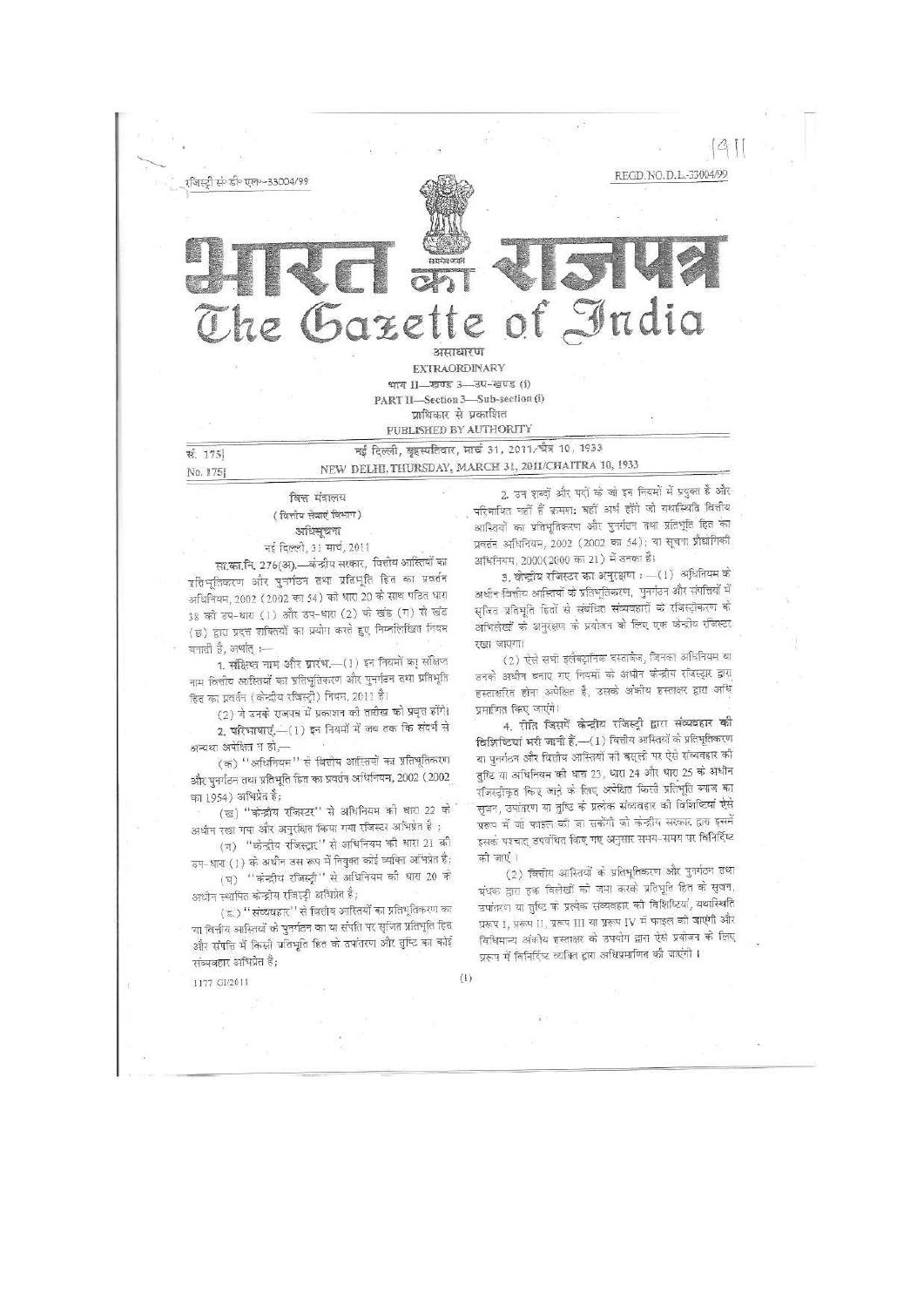THE GAZETTE OF INDIA: EXTRAORDINARY [PART II—SECTED:

 $(3)$  केन्द्रीय सरकार, समय-समय पर इन नियमों में संशोधन द्वारा हक विलेख को जमा करके बंधक से भिन्न, प्रतिभूति के सुजन, उपांतरण या तुष्टि की विशिष्टियां फाइल करने के लिए प्ररूप विनिर्दिष्ट कर सकेगी।

A\0

 $\overline{2}$ 

(4) यदि किसी प्रतिभूति हित का सूजन दो या अधिक उधार देने वालों के पक्ष में किया गया है तो उनके मध्य पारस्परिक पूर्विकता और क्या उन्होंने उसे संपत्ति से या अधीनस्थ आधार पर धारित किया हैं, को बारे में ब्यौरे विनिर्दिष्ट करना अपेक्षित होगा।

परंतु यदि प्रतिभूति की श्रेणी उपलब्ध नहीं है तो कोन्द्रीय रजिस्ट्रार, प्रतिभूति लेनदारों द्वारा उसे प्रस्तुत करने हेतु आवेदन की<br>तारीख से साठ दिन से अन**धिक का** ऐसा समय अनुज्ञात कर सक्षेगा।

5. रजिस्ट्रीकरण के लिए समय सीमा और किलंब के लिए माफी :--(1) नियम 3 के उपनियम (1) में निर्दिष्ट प्रत्येक संव्यवहार की विशिष्टिया, ऐसे संव्यवहार की तारीख से तीस दि**न की**<br>अवधि के भीतर केन्द्रीय रजिस्ट्रम को फाइल को जाएंगी।

(2) यदि उपनियम (1) में विनिर्दिष्ट समय के भीतर रजिस्ट्रीकरण या ठपलेरण अथवा तुष्टि के लिए संव्यवहार की विशिष्टियाँ<br>फाइल करने में कोई विलंब होता है तो केन्द्रीय रजिस्ट्रार, तीस दिन से अनधिक के विलंद के लिए कारणों का कथन करते हुए विनिर्दिष्ट प्ररूप  $\vec{r}$  fax  $\vec{r}$  or  $\vec{s}$  and  $\vec{r}$  and  $\vec{r}$  and  $\vec{r}$  is  $\vec{r}$  is far in  $\vec{s}$  far  $\vec{s}$  is far  $\vec{s}$  far  $\vec{s}$  far  $\vec{s}$  far  $\vec{s}$  far  $\vec{s}$  far  $\vec{s}$  far  $\vec{s}$  far  $\vec{s}$  far  $\vec{s}$  far  $\vec{s}$  fa अवधि के ठीक बाद, इन नियमों में यथाविनिर्दिष्ट अतिरिक्त फाँस के .<br>संदाय पर संव्यवहार को विशिष्टियां भरने के लिए अनुज्ञा द सकेगा।

6. स्रेन्ट्रीय रजिस्टर के अधिलेखों का निरीक्षण :- कंन्द्रीय रजिस्ट्री में रखे गए किसी संव्यवहार की विशिष्टियां केन्द्रीय रजिस्ट्री की बेबसाइट के माथ्यम से और कारवार के समय के दौरान नियम 7 में विनिर्दिष्ट फौस के सुदाय पर केन्द्रीय रजिस्ट्री में किसी भी व्यक्ति द्वार निरीक्षण के लिए उपलब्ध रहेगी :

परंतु केन्द्रीय रजिस्ट्री ऐसे किसी व्यक्ति को माध्यम से निरीक्षण को अनुज्ञात कर सकेगी जो इस निमित उसके द्वारा प्राधिकृत किया काए।

7. फीस :- किसी सम्पत्ति पर प्रतिभूति हित के संबंध में किसी संव्यवहार के रचिस्ट्रीकरण हेतु प्रत्येक प्ररूप और केन्द्रीय रजिस्ट्री द्वारा अनुरक्षित किसी अभिलेख को निरीक्षण हेतु प्रत्येक अनुरोध को साथ ऐसी रीति में केन्द्रीय रजिस्टी को संदत्त की जा<del>ने</del> वाली फोस संसम्न की आएगो को समय-समय पर विनिर्दिष्ट की आए।

| нкол                                  |          |                                                   |  |
|---------------------------------------|----------|---------------------------------------------------|--|
| रजिस्ट्रीकृत किए जाने। प्ररूप<br>क्रम |          | .<br>संदेय फोस को रकम                             |  |
| संख्यांक वाले संव्यवहार की            | संख्य    |                                                   |  |
| प्रकृति                               |          |                                                   |  |
| (1)<br>(2)                            | (3)      | (4)                                               |  |
| प्रतिभूति लेनदार्द को<br>ı.           | प्ररूप ] | पांच लाख रू. से ऊपर                               |  |
| पक्ष में प्रतिभूति हित                |          | किसी ऋण के लिए प्रति-                             |  |
| को सजन या उपातरण                      |          | भूति लेनदार के पक्ष में                           |  |
| को विशिष्टियाँ                        |          | प्रतिपूर्ति हित के मृजन                           |  |
|                                       |          | कं लिए और किसी                                    |  |
|                                       |          | पश्चात्वती उपांतरण के<br>लिए पांच सो रुपये । पांच |  |
|                                       |          | लाख रुपए तक के ऋण                                 |  |
|                                       |          | के लिए प्रतिभूति हित के                           |  |
|                                       |          | सृजन और उपांतरण दोनों                             |  |
|                                       |          | के लिए फीस 250 रुपए होगी।                         |  |
|                                       |          |                                                   |  |
|                                       |          |                                                   |  |
|                                       |          |                                                   |  |
|                                       |          |                                                   |  |

| 0) | $(2)$ $(3)$                                            | (4)                          |
|----|--------------------------------------------------------|------------------------------|
|    | 2.   किसी विद्यमान प्रतिभूति  प्ररूप   II     250 रुपए |                              |
|    | हित की तृष्टि                                          |                              |
| 3. | वित्तीय आस्तियों के प्ररूप III 1000 रुपए               |                              |
|    | प्रतिभूतिकरण या                                        |                              |
|    | पुनर्गठन की विशिर्ग्टयाँ                               |                              |
|    | 4. प्रतिभूतिकरण या - प्ररूप IV 250 रुपए                |                              |
|    | पुनर्गठन संव्यवहारों की                                |                              |
|    | तुष्टि की विशिष्टियाँ                                  |                              |
|    | 5. किसी व्यक्ति द्वारा रजिस्टर                         | 50 रुपए                      |
|    | में अभिलिखित/अनुरक्षित                                 |                              |
|    | सूचना के लिए कोई                                       |                              |
|    | आवेदन                                                  |                              |
|    | 6. 39 दिन तक विलंब की                                  | 5 लाख रुपए तक किसी           |
|    |                                                        | माफी के लिए आवेदन            |
|    |                                                        | ऋण के लिए प्रतिभूति हित      |
|    |                                                        | के सूजन की दश में 2500       |
|    |                                                        | रुपए से अनचिक और अन्य        |
|    |                                                        | सभी दशाओं अनधिक ।            |
|    |                                                        | [फा. सं. 56/5/2007-वी.ओ.II ] |

आलोक निगम, संयुक्त सचिव

MINISTRY OF FINANCE

# (Bepartmeut *&l* Fiaafiefei Services)

### **NOTIFICATION**

 $\ddot{\mathcal{L}}$  $S$ C.S.  $D$  exercise of the power of the powers conference of the powers conference of the powers conference of the powers conference of the powers conference of the powers conference of the powers conference of the power

GS.R. 276(E).—In exercise of the powers conferred<br>by sub-section (1) and clauses (c) to (g) of sub-section (2) of Section 38 read with Section 20 of the Securitisation and Reconstruction of Financial Assets and Enforcement of Security Interest Act, 2002 (54 of 2002), the Central Government hereby makes the following rules, namely:—

1. Short title and commencement. $-(1)$  These rules may be called the Securitisation and Reconstruction of Financial Assets and Enforcement of Security Interest (Central Registry) Rules, 2011.

(2) They shall come into force on the date of their publication in the Official Gazette.

2. Definitions.—(1) in these rules, unless the contextotherwise requires.—

(a) "Act" means the Securitisation and Reconstruction of Financial Assets and Enforcement of Security Interest Act, 2002 (54 of 2002);

(b) "Central Register" means the register kept and maintained under Section 22 of the Act;

(c) "Central Registrar" means a person appointed as such under sub-section (1) of Section 21 of the Act;

(d) "Central Registry" means the Centra! Registryset up under Section 20 of the Act;

(e) "Transaction" means any transaction of securitisation of financial assets or reconstruction of fmancia! assets or securitv interest created over the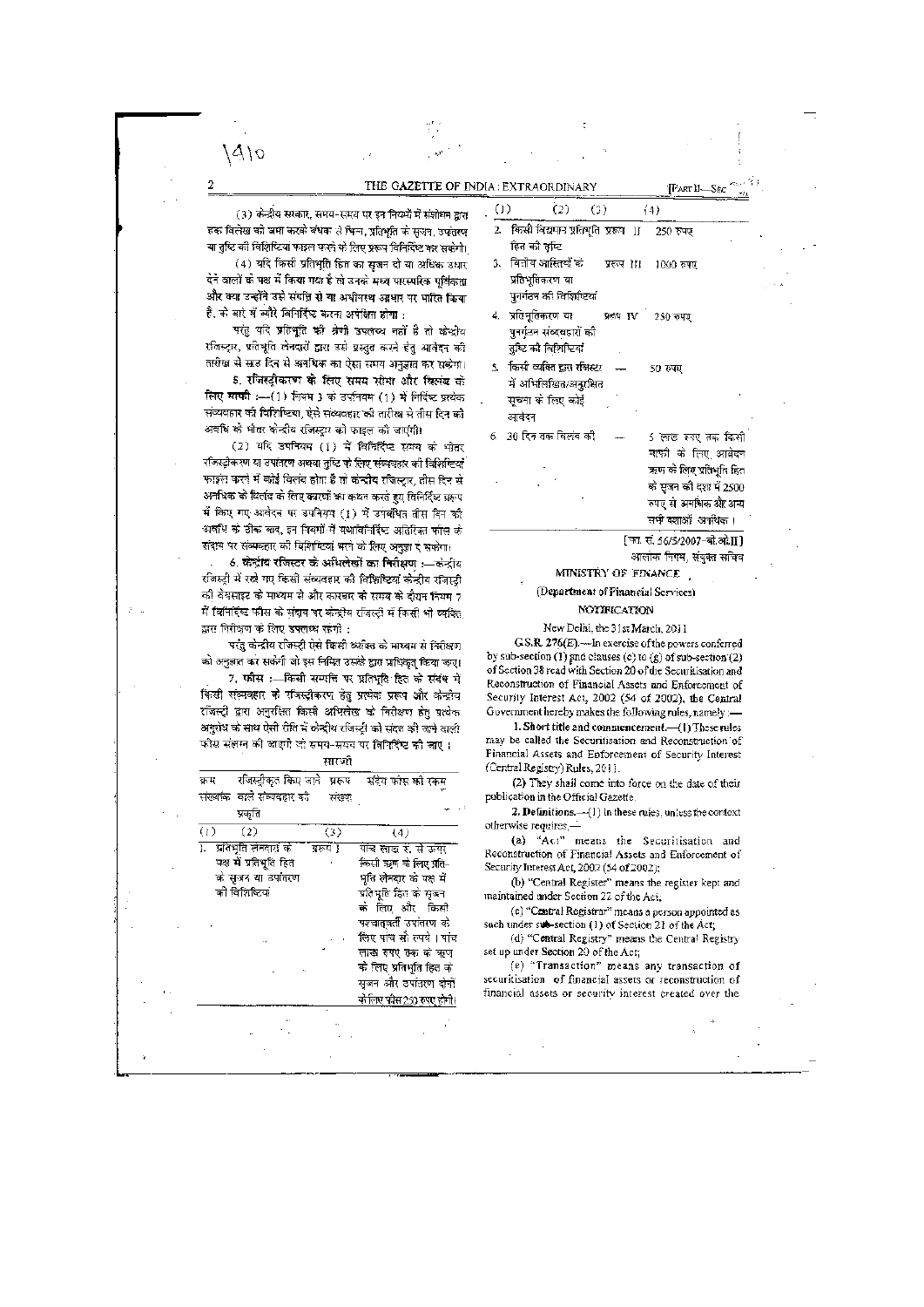property and modification and satisfaction of any security interest over property.

(2) Words and expressions used in these rules and not defined shali have the meaning respectively assigned to them in the Securitisation and Reconstruction of Financial Assets and Enforcement of Security Interest Act, 2002 (54 of 2002); or the Information Technology Act, 2000 (21 of 2000), as the case may be.

3. Maintenance of Central Register.--(1) A Central Register shall be kept for the purpose of maintaining records of registration of transactions relating to securitisation, reconstruction of financial assets and security interest created over properties, under the Act

(2) All electronic documents, required to be signed by the Central Registrar under the Act or rules made thereunder, shall be authenticated through his digital signature.

4. Manner in which particulars of Transaction are to be filed with the Central Registry,—*(l)* Particulars of every transaction of securitisation or reconstruction of financial assets and satisfaction of such transaction on realisation of the financial assets or creation, modification or satisfaction- of any security interest required to be registered under Section 23, 24 and 25 of the Act, shall be filed in such Forms as may be specified by the Central Government from time to time as hereinafter provided.

(2) Particulars of every transation of seuritisation and reconstruction of financial assets and creation, modification or satisfaction of security interest by way of mortgage by deposit of title deeds shall be filed in Form I, Form *11,* Form III or Form IV, as the case may be, and shall be authenticated by a person specified in the Form for such purpose by use of a valid digital signature.

(3) The Central Government may specify Forms for filing particulars of creation, modification or satisfaction of security interest other than mortgage by deposit of title deeds by amendment to these rules from time to time,

(4) If any security interest being created in favour of two or more lenders, the details as to inter se priority amongst them and whether they hold it on a pari passu or subordinate basis shall be required to be specified :

Provided that if the ranking of security is not available, the Central Registrar may allow such time, not exceeding sixty days from the date of application, for the same to be^ furnished by the secured creditors.

5. Time limit for registration and condition of delay.—- (1) The particulars of every transaction referred to in subrole (1) of rule 3 shall be filed the Central Registrar within a period of thirty days from the date of such transaction.

(2) In cases where there is a delay in filing the particulars of transaction for registration or modification or satisfaction within the time specified in sub-rule (1), the Central Regisrar, on an application in specified form, stating the reasons for delay not exceeding thirty days from next following the period of thirty days provided in sub-rule (1) may allow filing of the particulars of transaction on payment of additional fees as specified in these rules.

6. Inspection of records of Central Register.-The 6. Inspection of records of Central! Register.—The particulars of any transaction kept in the Central Registry shall be open for inspection to any person through the website of the Central Registry and during the business hours at the Central Registry on payment of fee specified in rule 7:

Provided that the Central Registry may allow the inspection to be carried out through such person, authorised by it in this behalf.

7. Fees.—-Every Form for registration of any transaction relating to security interest over any property and every request for inspection of any record maintained by the 'Central Registry shall be accompanied by a fee specified in the Table given below to be paid to the Central Registry in such manner as may be specified from time to time. **TABLE** 

| SL. | Nature of                                                                                                    |             |                                                                                                                                                                   |
|-----|--------------------------------------------------------------------------------------------------------------|-------------|-------------------------------------------------------------------------------------------------------------------------------------------------------------------|
|     | No. transaction to<br>be Registered                                                                          | Form<br>No. | Amount of fee<br>payable                                                                                                                                          |
| (1) | (2)                                                                                                          | (3)         | (4)                                                                                                                                                               |
|     | 1. Particulars of<br>creation or modi-<br>fication of Security<br>Interest in favour of<br>secured creditors | Form I      | Rs: 500 for creation<br>and for any subse-<br>quent modification<br>of Security interest<br>in favour of a secured<br>creditor for aloan<br>above Rs. 5 lakh. For |
|     |                                                                                                              |             | a loan up to Rs.5 lakh<br>the fee would be<br>250 for both creation<br>and modification of<br>security interest.                                                  |
|     | 2. Satisfaction of any Form II<br>existing Security<br>Interest                                              |             | Rs. 250                                                                                                                                                           |
|     | 3. Particulars of<br>securitisation or<br>reconstruction of<br>financial assets                              | Form III    | Rs.1000<br>ïΪ                                                                                                                                                     |
|     | 4. Particulars of<br>satisfaction of<br>securitisation or<br>reconstruction<br>transactions                  | Form IV     | Rs. 50                                                                                                                                                            |
|     | 5. Any application<br>for information<br>recorded/maintained<br>in the Register by<br>any person             | Ŵ           | R<50                                                                                                                                                              |
| 6.  | Any application for<br>condonation of delay<br>up to 30 days                                                 |             | Not exceeding Rs.2500<br>in case of creation of security<br>interest for a loan up to Rs.5<br>lakh and notexceeding<br>Rs. 5000 in all other cases.               |

ALOKNIGAM,Jt.Secy.

409